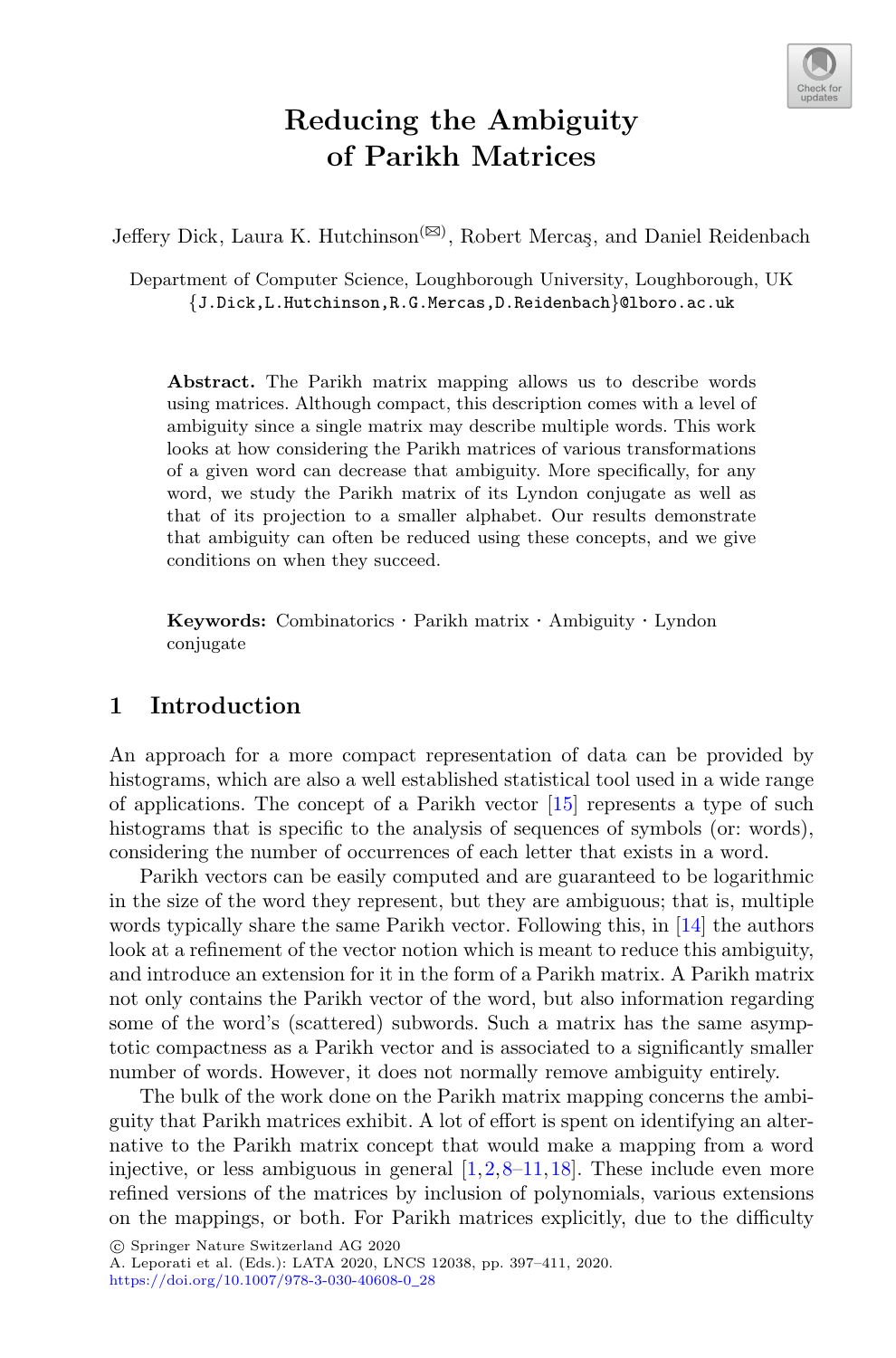arising from this ambiguity, the primary focus was on investigating this property on binary  $[4-7,17]$  $[4-7,17]$  $[4-7,17]$  and ternary  $[3,13,16,19]$  $[3,13,16,19]$  $[3,13,16,19]$  $[3,13,16,19]$  $[3,13,16,19]$  $[3,13,16,19]$  alphabets, leaving alphabets of size greater than three relatively unexplored.

In terms of reducing the ambiguity of a *word*, the investigation was based on either gathering more information about the specific word by altering the order of the alphabet, known as the dual order  $[6,14]$  $[6,14]$ , or by considering the reverse image of the word [\[6\]](#page-13-8). Hence an under-studied aspect that may reduce the ambiguity of a matrix concerns the information acquired by altering the word itself, or considering other alterations of the alphabet. In this work we present and investigate two different methods that reduce the ambiguity of the original Parikh matrices in the form of P-Parikh matrices and L-Parikh matrices.

The first of the two transformations, the P-Parikh matrix mapping, considers the Parikh matrices associated to a projection morphism of the initial word, where the considered alphabet is reduced to the subset of the alphabet used within the defined transformation. These represent a particular case of the extended mapping presented in [\[18\]](#page-14-2), where we only consider a subset of the original alphabet. For example, consider the words abcaabaac and abacabcaa. It is easy to see that both share the same number of letters, and subwords ab, bc and abc, respectively, making their Parikh matrices equal and therefore ambiguous. The P-Parikh matrices associated to them with respect to  $\{a, c\}$  consider the number of subwords ac, which is 6 in the former, but only 5 in the latter of the words. Hence, there exist P-Parikh matrices not shared by the words.

We show that, using P-Parikh matrices, we can reduce the ambiguity of the vast majority of words. We also explore when P-Parikh matrices do not reduce ambiguity, as well as provide some insight into the types of words that cannot be uniquely described by a P-Parikh matrix.

However, since P-Parikh matrices are defined for a subset of the initial alphabet, they prove useless when dealing with binary sequences. We therefore consider an alternative transformation of words: the Lyndon conjugate, first introduced in [\[20](#page-14-6)], which is defined as the lexicographically smallest circular rotation of a word. Lyndon conjugates were used previously as a tool for ambiguity reduction. In [\[17\]](#page-14-3), the authors define the Lyndon image of a Parikh matrix as the lexicographically smallest word describing such a matrix. Hence every Parikh matrix has exactly one distinct Lyndon image, which therefore allows each Parikh matrix to be described uniquely. In the context of this paper, we use the Lyndon conjugate differently, i. e., we consider the Parikh matrix of the Lyndon conjugate of a word, and we call the resulting matrix the L-Parikh matrix of the original word.

Consider the Parikh matrix of the Lyndon conjugates of the two previously given words. Observe that aabaacabc has 7 occurrences of ab, whereas aaabacabc has 8, making their Parikh matrices different. Hence, the ambiguity of their Parikh matrix can be reduced using L-Parikh matrices.

While L-Parikh matrices are a useful concept for any alphabet size, we focus on the cases where they reduce ambiguity in the binary alphabet and show that this happens in most cases. We give specific conditions of when L-Parikh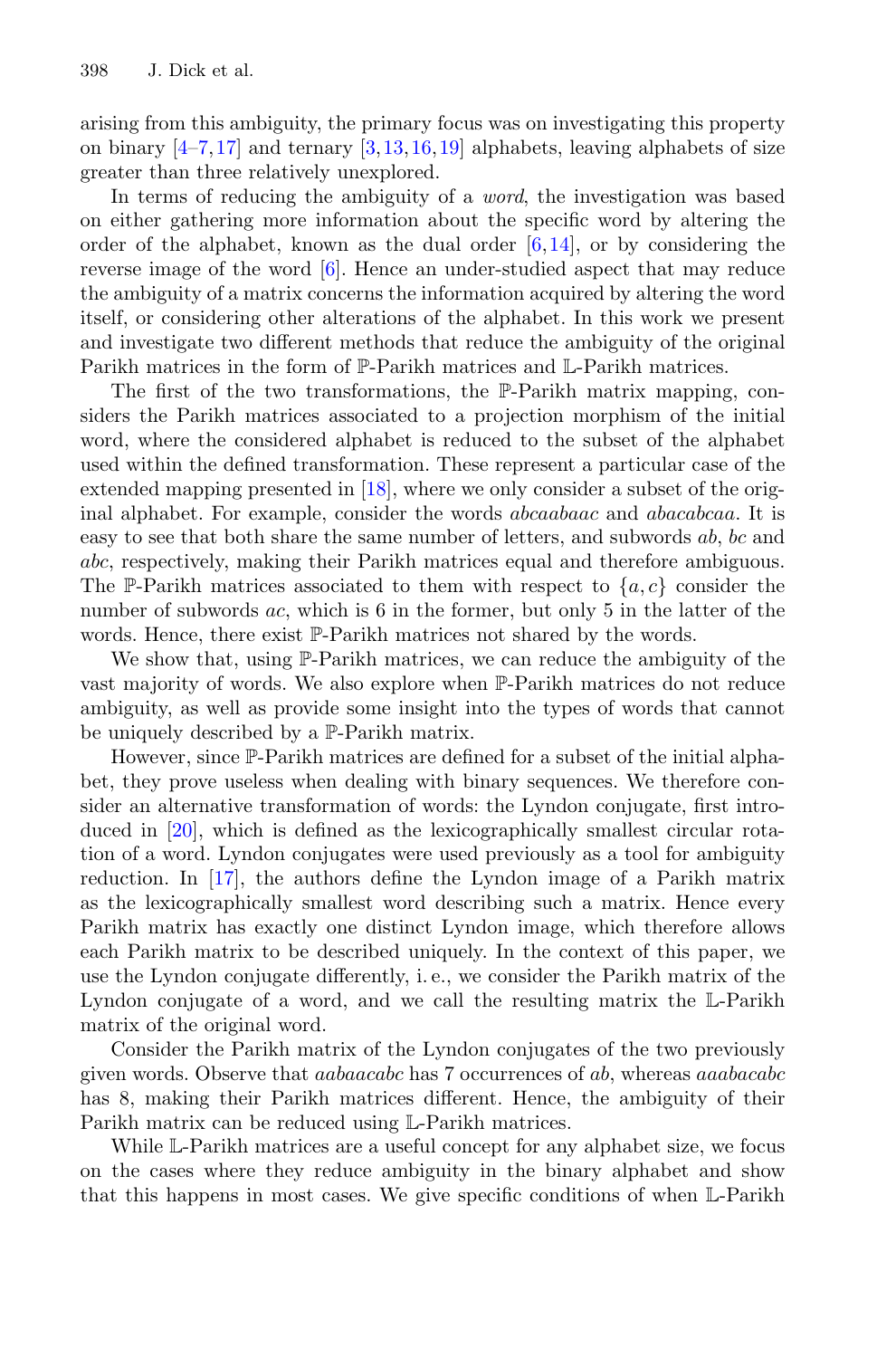matrices do not help reduce the ambiguity of the given word, and investigate the words for which these criteria apply. This leads us to our main result of the paper, a characterisation of words whose ambiguity can be reduced using L-Parikh matrices.

We end this section with a brief breakdown of our paper. In Sect. [2](#page-2-0) we present some basic definitions and notions. Section [3](#page-5-0) examines the first of the two notions we introduce, the P-Parikh matrix, establishing conditions for when they can or cannot achieve ambiguity reduction. In Sect. [4,](#page-7-0) we study equivalent questions for L-Parikh matrices, largely focusing on binary alphabets in some cases. We end our paper with conclusions as well as directions for future work.

#### <span id="page-2-0"></span>**2 Preliminaries**

It is assumed the reader is familiar with the basics of combinatorics on words. If needed, [\[12](#page-13-9)] can be consulted. Throughout this paper, N refers to the set of natural numbers starting with 1.

We refer to a string of arbitrary letters as a *word* which is formed by concatenation of letters. The set of all letters used to create our words is called an *alphabet*. We represent an *ordered alphabet* as  $\Sigma_k = \{a_1 \leq \cdots \leq a_k\}$ , where  $k \in \mathbb{N}$  is the *size* of the alphabet, and by convention  $a_i$  is the *i*th letter in the Latin alphabet. Whenever the alphabet size is irrelevant or understood, we omit this from notation using only  $\Sigma$ . All alphabets referred to in this paper have an order imposed on them.

We define the concatenation of two words u and v as uv. The *length* of a word is the total number of not necessarily distinct letters it contains and the *empty word* of length zero is denoted  $\varepsilon$ . The *Kleene star*, denoted  $*$ , is the operation that, once applied to a given alphabet, generates the set of all finite words that result from concatenating any words in that alphabet. Further, we denote the  $i^{th}$  letter in a word w as  $w[i]$ .

The *reversal* of a word, denoted *rev*, is defined as  $rev(w) = w[m]w[m 1] \cdots w[1]$ , where  $w = w[1]w[2] \cdots w[m]$  is a word with  $w[i] \in \Sigma$ . We say that a *factor* v is in w if and only if w can be written as  $w = w_1vw_2$ , where  $w_1, w_2 \in \Sigma^*$ . We say that  $u = u[1]u[2] \cdots u[m]$  is a *subword* of v if we have a factorisation  $v = v_0u[1]v_1u[2] \cdots v_{m-1}u[m]v_m$  where  $v_0, \ldots, v_m \in \Sigma^*, u[1], \ldots, u[m] \in \Sigma$ . We use  $|v|_u$  to denote the number of distinct occurrences of u as a subword in v.

The *Parikh vector* [\[15](#page-14-0)]  $\phi$  associated with a word w is obtained through a mapping  $\phi: \Sigma^* \to \mathbb{N}^k$ , defined as  $\phi(w)=[|w|_{a_1}, |w|_{a_2}, \ldots, |w|_{a_k}].$  For a matrix M of size  $k \times k$ , the *j*-diagonal is defined as all elements of M that are in the position  $M_{i,i+j}$  for  $i = 1, \ldots, k-j$ . A word is *associated* with a matrix, called its Parikh matrix, if the matrix is obtained from that word following the process detailed in the following explanatory definition. For a technical version of the definition we refer to  $[14]$  $[14]$ .

**Definition 1 (Explanatory).** *Let*  $w \in \Sigma_k^*$ *. The Parikh matrix, denoted*  $\Psi(w)$ *, that* w *is associated with has size*  $(k+1) \times (k+1)$ *. The diagonal of the matrix is*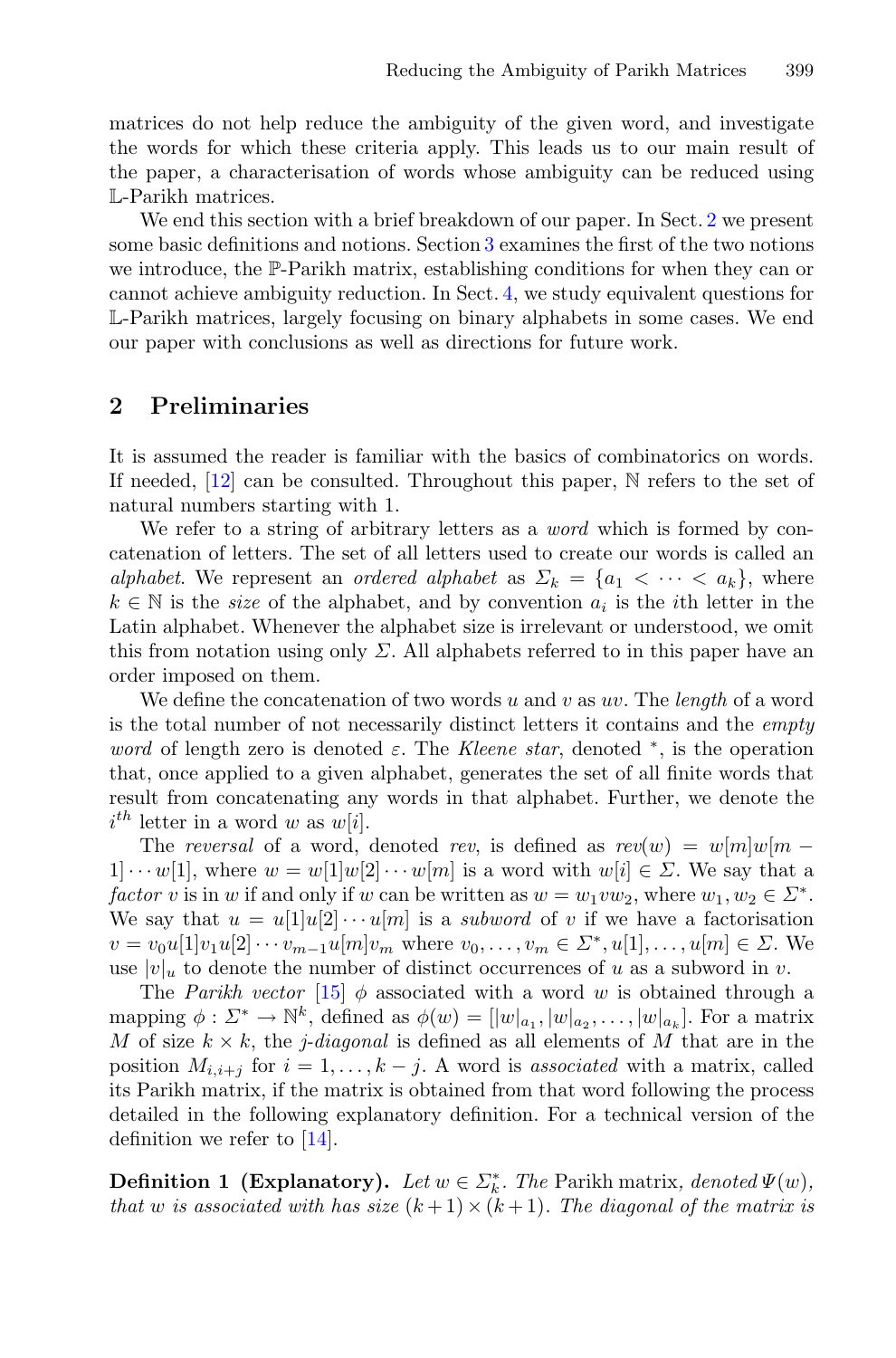*populated with* 1*'s and all elements below it are* 0*. The count of all subwords that consist of consecutive letters in*  $\Sigma_k$  *and are of length* n *in the word are found on the n*-diagonal, for  $1 \leq n \leq k$ .

One notion we introduce in this paper relies on a change in alphabet size. As such, to emphasise the size  $n$  of the alphabet used for a Parikh matrix, we write  $\Psi_n(w)$ . We say that a Parikh matrix *describes* a word if the word is associated to the matrix. Notice that due to the associativity of matrix multiplication, the Parikh matrix of a word can be constructed from the Parikh matrices of its factors. For a word  $w = u_1u_2$ , we have  $\Psi_n(w) = \Psi_n(u_1)\Psi_n(u_2)$ .

<span id="page-3-0"></span>*Example 1.* Consider the word  $w = abca$  defined over the alphabet  $\Sigma_3 = \{a \leq a \leq a \}$  $b < c$ . Then by definition our Parikh matrix is of size  $4 \times 4$  and we have

$$
\varPsi(abca)=\left(\begin{smallmatrix} 1 & 1 & 0 & 0 \\ 0 & 1 & 0 & 0 \\ 0 & 0 & 1 & 0 \\ 0 & 0 & 0 & 1 \end{smallmatrix}\right)\cdot \left(\begin{smallmatrix} 1 & 0 & 0 & 0 \\ 0 & 1 & 1 & 0 \\ 0 & 1 & 1 & 0 \\ 0 & 0 & 0 & 1 \end{smallmatrix}\right)\cdot \left(\begin{smallmatrix} 1 & 0 & 0 & 0 \\ 0 & 1 & 0 & 0 \\ 0 & 1 & 0 & 1 \\ 0 & 0 & 1 & 1 \end{smallmatrix}\right)\cdot \left(\begin{smallmatrix} 1 & 1 & 0 & 0 \\ 0 & 1 & 0 & 0 \\ 0 & 1 & 0 & 0 \\ 0 & 0 & 0 & 1 \end{smallmatrix}\right)=\left(\begin{smallmatrix} 1 & 2 & 1 & 1 \\ 0 & 1 & 1 & 1 \\ 0 & 1 & 1 & 1 \\ 0 & 0 & 0 & 1 \end{smallmatrix}\right).
$$

For the rest of this work we refine our notation for a Parikh matrix where we remove the elements not depending on the associated word. By definition a Parikh matrix is an upper triangular matrix with 1's on the diagonal regardless of the word described. For aesthetics, removing the redundant part leaves us with a triangular structure that holds the same information as the original matrix,

$$
\Psi(abca) = \left\langle \begin{array}{c} 2 & 1 & 1 \\ 1 & 1 & 1 \\ 1 & 1 & 1 \end{array} \right\rangle.
$$

Two words w and w' are *conjugates* if we can write  $w = uv$  and  $w' = vu$ . For a word w, we say that the *conjugacy class of* w, denoted  $C(w)$  is the class of all of its possible conjugates. A *conjugacy class is associated to a Parikh matrix* if at least one word belonging to that class is associated to the matrix.

*Example 2.* The matrix  $\langle \frac{4}{2} \rangle$  has only the words *aabbaa*, *abaaba*, *baaaab* associated to it. The words aabbaa and baaaab are members of the same conjugacy class, while abaaba belongs to a different conjugacy class. Hence this matrix has two conjugacy classes associated to it.

A Parikh matrix can be associated to multiple words, as seen above, although cases exist where a matrix describes a single word, e. g., aabb is the unique word associated to  $\langle \frac{24}{2} \rangle$ . We say that two words are *amiable* if they are associated to the same Parikh matrix. If two or more words are associated to a single Parikh matrix, we say that the matrix is ambiguous. Later in this paper, we reduce the ambiguity of a word using both its Parikh matrix and the Parikh matrix of an altered form of that word to describe it. As such, we introduce a formal definition of the *ambiguity* that multiple functions may have based on the set of all words that satisfy all functions. We are then able to use this when considering the ambiguity of the notions we introduce later.

<span id="page-3-1"></span>**Definition 2.** For a word w and functions  $f_1, \ldots, f_n$  we define  $\mathcal{A}(w, f_1, \ldots, f_n)$  $f_n$  =  $\{v | f_i(v) = f_i(w) \text{ for } 1 \leq i \leq n\}$ . If  $|\mathcal{A}(w, f_1, ..., f_n)| = 1$ , then we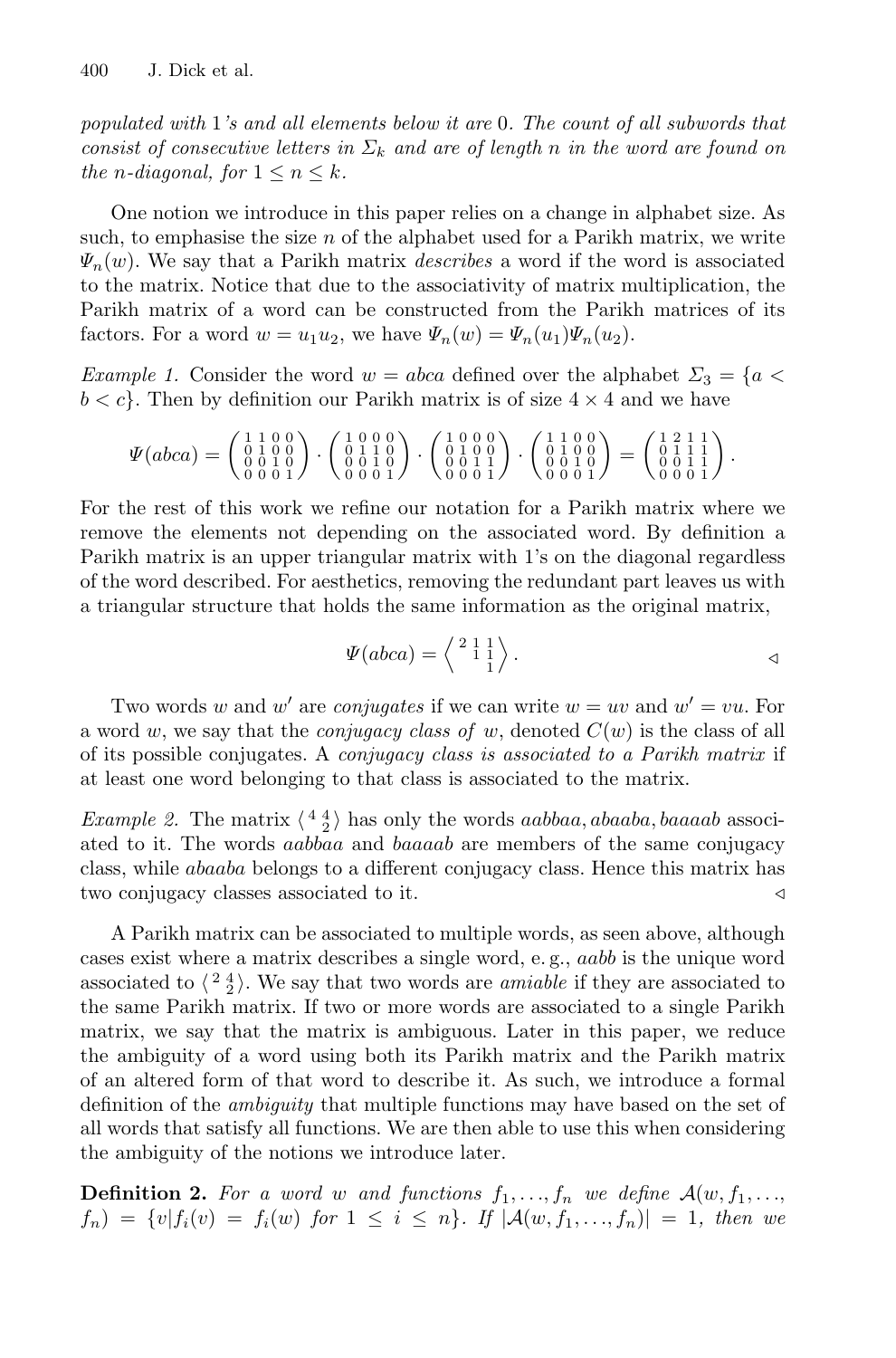*call* w unambiguous *on*  $f_1, \ldots, f_n$ , and say that  $f_1(w), \ldots, f_n(w)$  uniquely define w. However, if  $|\mathcal{A}(w, f_1, \ldots, f_n)| > |\mathcal{A}(w, f_1, \ldots, f_m)|$  for  $m > n$  and func*tions*  $f_{n+1}, \ldots, f_m$ , then we say that  $f_{n+1}, \ldots, f_m$  reduce the ambiguity of w *on*  $f_1, \ldots, f_n$ *.* 

Observe that we always have  $|\mathcal{A}(w, f_1, \ldots, f_n)| \geq |\mathcal{A}(w, f_1, \ldots, f_m)|$ . Furthermore, if  $|A(w, f_1, ..., f_n)| = |A(w, f_1, ..., f_m)| = 1$ , then  $A(w, f_1, ..., f_n)$  is unambiguous and it is not possible to further reduce ambiguity.

First we introduce the P-Parikh matrix. This matrix is in essence the Parikh matrix of a projection of a word, and represents a particular case of the extension of the Parikh matrix mapping presented in [\[19\]](#page-14-5). For  $n \in \mathbb{N}$ ,  $w \in \Sigma_n^*$  and  $S \subset \Sigma_n$ , the P-Parikh matrix of  $w$  with respect to  $S$  is defined as follows.

**Definition 3.** For  $m, n \in \mathbb{N}$  with  $1 \leq m \leq n$ , let  $S \subset \Sigma_n$  such that  $S =$  ${a_{k_1}, a_{k_2}, \ldots a_{k_m}}$ *, where*  $0 \lt k_1 \lt \cdots \lt k_m \le n$ *. We define the*  $\mathbb{P}$ -Parikh *matrix of the word* w with respect to S as  $\Psi_n^S(w) := \Psi_{|S|}(\pi_S(w))$ , where the *morphism*  $\pi : \Sigma_n^* \to \Sigma_m^*$  *is defined as* 

$$
\pi_S(a_j) := \begin{cases} a_i & : a_j = a_{k_i} \\ \varepsilon & : a_j \notin S \end{cases}.
$$

To gain some intuition about the above definition, consider an example.

*Example 3.* Let  $\Sigma_5 = \{a, b, c, d, e\}, S = \{a, d, e\}, \text{ and } w = bacbebda.$  For the index sequence of  $S$ , since  $a$  is the lexicographically smallest letter in  $S$ , we obtain  $k_1 = 1$ ,  $k_2 = 4$  and  $k_3 = 5$ . Hence  $\pi_S(a) = a$ ,  $\pi_S(d) = b$  and  $\pi_S(e) = c$ .

With the transformation defined we apply this to the word, and calculate the corresponding P-Parikh matrix as the Parikh matrix of the transformed word,

$$
\pi_S(w) = \pi_S(b)\pi_S(a)\pi_S(c)\pi_S(b)\pi_S(e)\pi_S(b)\pi_S(d)\pi_S(a) = \varepsilon a \varepsilon \varepsilon c \varepsilon b a = acba
$$
  

$$
\Psi_5^{\{a,d,e\}}(bacbebda) = \Psi_3(\pi_{\{a,d,e\}}(bacbebda)) = \Psi_3(acba) = \left\langle \begin{array}{c} 2 & 1 & 0 \\ 1 & 0 & 1 \end{array} \right\rangle.
$$

The *Lyndon conjugate* of a word is the conjugate that is lexicographically smallest based on the order on the alphabet. The Lyndon conjugate of a word w is denoted  $L(w)$ . In an attempt to reduce the ambiguity of Parikh matrices, we modify the original Parikh matrix mapping to gain more information about a given word. Next, we introduce the L-Parikh matrix associated to a word.

<span id="page-4-1"></span>**Definition 4.** *Given a word* w*, we define its* L*-Parikh matrix,* ΨL*, as the Parikh matrix associated with its Lyndon conjugate,* L(w)*.*

It was shown in [\[4\]](#page-13-4) that there exist transformations that, when applied to a word, create a new word that is amiable with the original. For non-binary alphabets, a Type 1 transformation is given.

<span id="page-4-0"></span>**Lemma 1** ([\[4](#page-13-4)]). Let  $w, w' \in \Sigma_n^*$  with  $n \geq 3$ . Then w transforms into w' using a Type 1 *transformation if*  $w = u_1 a_i a_j u_2$  *and*  $w' = u_1 a_j a_i u_2$ *, where*  $u_1, u_2 \in \Sigma_n^*$ ,  $a_i, a_j \in \Sigma_n$ , and  $|i - j| \geq 2$ .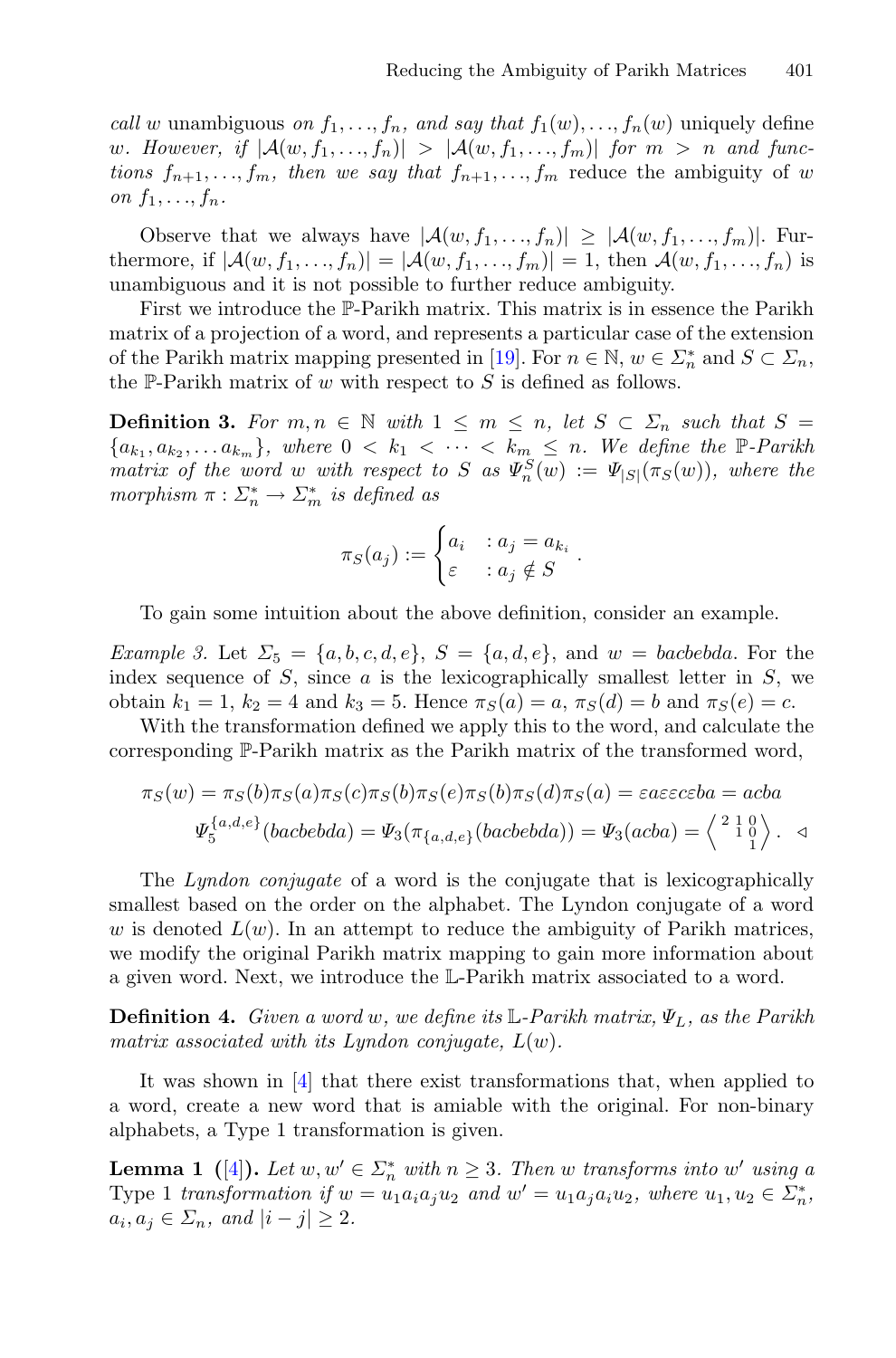For binary alphabets, a second type of transformation is described, referred to as a Type 2, that allows us to check if certain words are amiable without constructing their matrices.

<span id="page-5-2"></span>**Lemma 2** ([\[4\]](#page-13-4)). Let  $w, w' \in \Sigma_2^*$ . Then w transforms into w' through a Type 2 *transformation if*  $w = xa_1a_2ya_2a_1z$  *and*  $w' = xa_2a_1ya_1a_2z$ *, or vice-versa, where*  $x, y, z \in \Sigma_2^*$  and  $a_1, a_2 \in \Sigma_2$ .

## <span id="page-5-0"></span>**3** P**-Parikh Matrices**

In this section, we examine when and how much P-Parikh matrices reduce the ambiguity of a given word. When we refer to a reduction in ambiguity using P-Parikh matrices, we mean that the number of words described by the original Parikh matrix and their respective P-Parikh matrices is strictly less than the total number of words described by the original Parikh matrix alone, i. e.,  $|\mathcal{A}\{w, \Psi_n, \Psi_n^S\}| < |\mathcal{A}\{w, \Psi_n\}|$ , for some  $S \subset \Sigma_n$ . First we present an example of P-Parikh matrices removing the ambiguity of a Parikh matrix entirely.

*Example 4.* Consider the word  $w = abca$  from Example [1,](#page-3-0) which is amiable with the word  $w' = abac$  and no others. Then we choose our set  $S = \{a, c\}$ , and get that:  $\Psi_3^{\{a,c\}}(w) = \Psi_2(aba) = \langle \begin{array}{c} 2 \ 1 \end{array} \rangle$  and  $\Psi_3^{\{a,c\}}(w') = \Psi_2(aab) = \langle \begin{array}{c} 2 \ 1 \end{array} \rangle$ . Thus w and w' have different P-Parikh matrices and we can uniquely describe them.  $\triangleleft$ 

<span id="page-5-4"></span>We first introduce some terms that are useful when describing how effective a given P-Parikh matrix is at reducing ambiguity.

**Definition 5.** *Given a word*  $w \in \Sigma_n^*$ , we call  $\Psi(w)$   $\mathbb{P}$ -distinguishable if either  $|\mathcal{A}(w, \Psi)| = 1$  *or there exists a word*  $u \in \Sigma_n^*$  *and a set*  $S \subset \Sigma_n$  *such that*  $\Psi(w) = \Psi(u)$  and  $\Psi_n^S(w) \neq \Psi_n^S(u)$ . In the latter case we say that w and u are  $\mathbb{P}_n$ *distinct. Furthermore, we call* w P-unique if there exist sets  $S_1, S_2, \ldots, S_m \subset \Sigma_n$ *such that*  $|A(w, \Psi, \Psi_n^{S_1}, \Psi_n^{S_2}, \dots, \Psi_n^{S_m})| = 1.$ 

Now we use these terms to examine words whose ambiguity can be reduced using P-Parikh matrices, namely those that contain any length two factor where those two letters are not equal or consecutive in the alphabet.

<span id="page-5-1"></span>**Proposition 1.** For any word  $w \in \Sigma_n^*$  with a factor  $a_i a_j$  where  $|i - j| > 1$ , we *have that*  $\Psi(w)$  *is*  $\mathbb{P}\text{-}distinguishable$ .

*Proof.* Since  $|i - j| > 1$ , if  $w = u_1 a_i a_j u_2$  where  $u_1, u_2 \in \Sigma_n^*$ , then  $w' = u_1 a_j a_i u_2$ is also associated to w, following Lemma [1.](#page-4-0) Without loss of generality, take  $S =$  ${a_i < a_j}$ . Then  $\Psi_n^S(w) \neq \Psi_n^S(w')$ , since  $|w|_{a_i a_j}$  and  $|w'|_{a_i a_j}$  are elements in  $\Psi_n^S(w)$  and  $\Psi_n^S(w')$ , respectively, and  $|w|_{a_ia_j} \neq |w'|_{a_ia_j}$ .  $\Box$ 

<span id="page-5-3"></span>It is simple to identify words that have such factors by comparing adjacent positions in the word. We can use this to find a lower bound for the proportion of words that are uniquely identified for a given alphabet and word length.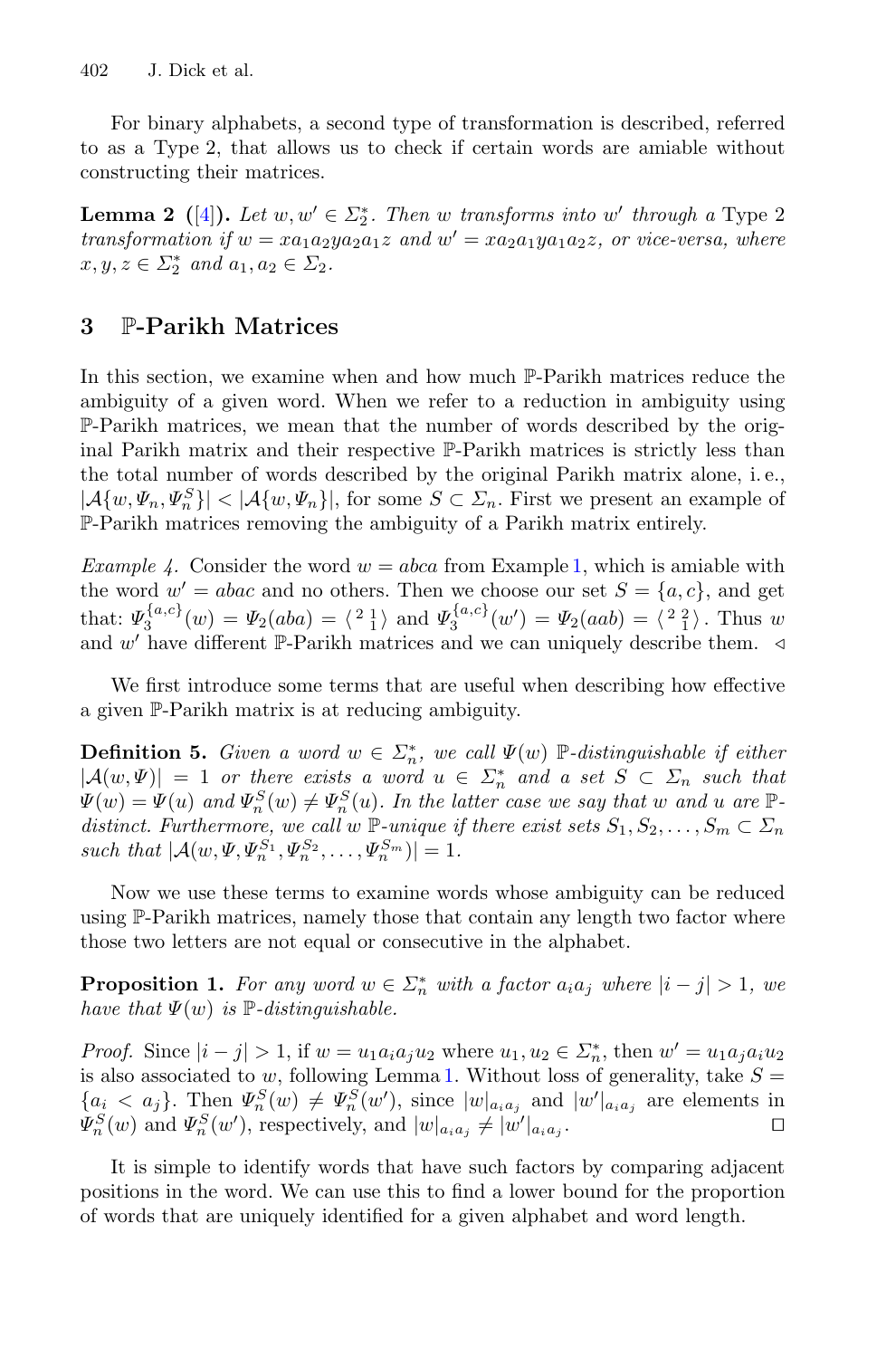**Proposition 2.** *The number of words of length* m *in*  $\Sigma_n$  *that are reduced in ambiguity by*  $\mathbb{P}$ *-Parikh matrices is bounded below by*  $(n^m) - (n \times 3^{m-1})$ *.* 

Notice especially that as  $n$  and  $m$  get larger, the proportion of words which are reduced in ambiguity by P-Parikh matrices also gets larger. We therefore conclude that the use of P-Parikh matrices reduces ambiguity for a larger ratio of words for bigger alphabets rather than smaller.

There also exist words for which P-Parikh matrices do not reduce ambiguity. Our following result says that if our choice of a subset consists of only consecutive letters of the initial alphabet, the P-Parikh matrices are not P-distinguishable.

<span id="page-6-0"></span>**Remark 6.** *If all elements of the set*  $S \subset \Sigma_n$  *are consecutive in the alphabet*  $\Sigma_n$ , then  $|\mathcal{A}(w, \Psi_n)| = |\mathcal{A}(w, \Psi_n, \Psi_n^S)|$ .

<span id="page-6-2"></span>The result of Remark [6](#page-6-0) strengthens the one of Proposition [1](#page-5-1) by telling us that the ambiguity of words defined over binary alphabets is not reducible by P-Parikh matrices.

**Corollary 1.** *There does not exist a Parikh matrix that describes binary words whose ambiguity can be reduced by* P*-Parikh matrices.*

Furthermore, there exist non-binary words for which P-Parikh matrices do not remove ambiguity, namely those that are not P-unique. Finally, we end this section by giving two classes of words which are not uniquely described by P-Parikh matrices, no matter how we choose the set S.

<span id="page-6-1"></span>**Proposition 3.** Take two words  $w, w' \in \sum_{n=1}^{\infty} w_i$  with the form  $w = u_1 a_i a_j v a_j a_i u_2$ *and*  $w' = u_1 a_j a_i v a_i a_j u_2$ , where  $a_i \leq a_j \in \Sigma_n$  *and*  $u_1, u_2 \in \Sigma_n^*$ . If  $v \in \{a_k \in \Sigma_n : i \in \Sigma_n\}$  $\Sigma_n | a_i \leq a_k \leq a_j \}^*$ , then for all  $S \subseteq \Sigma_n$ , we have  $\Psi_n^S(w) = \Psi_n^S(w')$ .

*Proof.* Firstly, if  $a_i = a_k = a_j$ , equivalence follows, as  $w = w'$ . Now, let  $a_i < a_j$ .

In the case where S contains either  $a_i$  or  $a_j$ , then  $\pi_S(w) = \pi_S(w')$  since  $a_i$  and  $a_j$  are the only letters that swap places in w' compared to w. Since  $\pi_S(w) = \pi_S(w'),$  clearly  $\Psi_n^S(w) = \Psi_n^S(w')$  follows.

If  $S = \{a_i, a_j\}$ , then,  $\pi_S(w)$  is a binary word and can be transformed via a Type 2 transformation, from Lemma [2,](#page-5-2) into  $\pi_S(w)$ , so  $\Psi_n^S(w) = \Psi_n^S(w')$ .

Next consider that  $\{a_i, a_j\} \subset S, |S| > 2$ , and S has no elements between  $a_i$ and  $a_j$ . Then  $\pi_S(w) = \pi_S(u_1) a_i a_j a_j a_i \pi_S(u_2)$  and  $\pi_S(w') = \pi_S(u_1) a_j a_i a_i a_j \pi_S(u_2)$ . Using an extension from [\[3](#page-13-6)] of the Type 2 transformations we can transform  $\pi_S(w)$  into  $\pi_S(w')$ , and get that  $\Psi_n^S(w) = \Psi_n^S(w')$ .

Finally, consider the case where S contains  $a_i, a_j$ , and at least one letter that comes lexicographically between  $a_i$  and  $a_j$ . Then,  $\pi_S(w)$  can be transformed into  $\pi_S(w')$  via two Type 1 transformations on  $a_i$  and  $a_j$ , since  $a_i$  and  $a_j$  are not lexicographically adjacent in  $S$  (see Lemma [1\)](#page-4-0).  $\Box$ 

The ideas from Proposition [3](#page-6-1) give rise to another class of words that are not P-unique, by loosening the condition on  $v$  and extending the length of the word.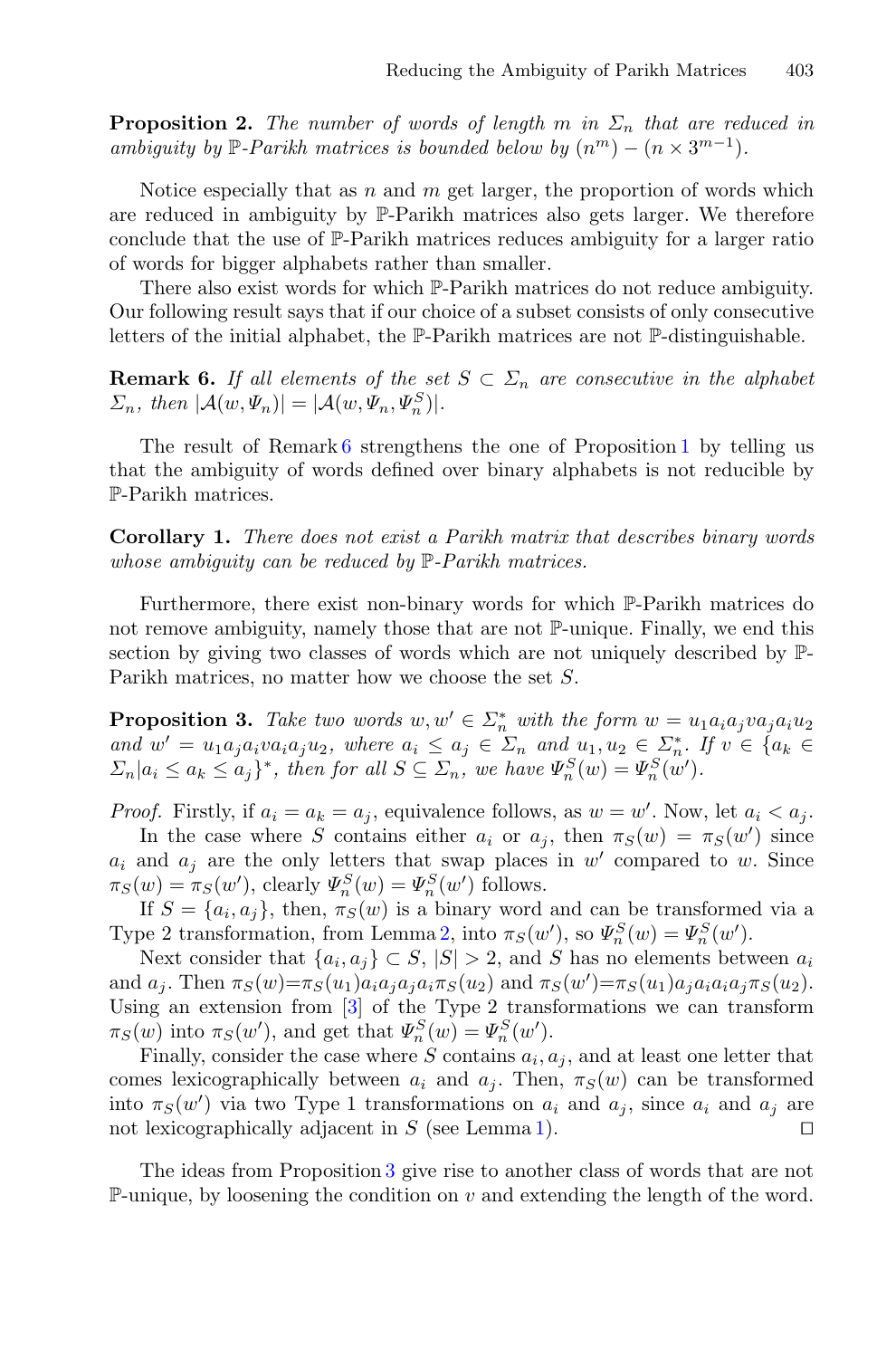**Proposition 4.** Take two words of the form  $w = u_1a_ia_jv_1a_ja_ia_jv_2a_ia_ju_2$ ,  $and \ w' = u_1 a_j a_i v_1 a_i a_j a_i a_j v_2 a_j a_i u_2, \ where \ a_i < a_j \in \Sigma_n \ and \ u_1, u_2, v_1, v_2 \in \Sigma_n^*$ . *Let*  $v_1 = v_1[1]v_1[2] \cdots v_1[x]$  *and*  $v_2 = v_2[1]v_2[2] \cdots v_2[y]$ *. Then, w and w' are not*  $\mathbb{P}\text{-}distinct$  if and only if  $|v_1|_{a_\ell} = |v_2|_{a_\ell}$  for all  $a_\ell \notin \{a_k | a_i \leq a_k \leq a_j\}$ , and at *least one of the following conditions is true:*

- *1.*  $v_1, v_2 \in \{a_k | a_k \leq a_i\}^*$ , and for  $\ell < p$ , if  $v_2[p], v_2[\ell] \in \{a_k | a_k < a_i\}$ , then  $v_2[p] \le v_2[\ell],$  and if  $v_1[p], v_1[\ell] \in \{a_k | a_k < a_i\},$  then  $v_1[p] \ge v_1[\ell];$
- 2.  $v_1, v_2 \in \{a_k | a_k \geq a_i\}^*$ , and for  $\ell < p$ , if  $v_2[p], v_2[\ell] \in \{a_k | a_k > a_j\}$ , then  $v_2[p] \ge v_2[\ell],$  and if  $v_1[p], v_1[\ell] \in \{a_k | a_k > a_j\},$  then  $v_1[p] \le v_1[\ell].$

In other words, the above statement says that two words are not P-distinct if both  $v_1$  and  $v_2$  are defined on the subset of the alphabet which is either lexicographically bigger than  $a_i$  or smaller than  $a_j$ , and they share the same Parikh vector for the subset of letters which are not in between  $a_i$  and  $a_j$ . Furthermore, if  $v_1 \in \{a_{i+1},...,a_n\}^*$ , then all the letters which are lexicographically greater than  $a_i$  must occur in  $v_1$  in decreasing lexicographical order and in  $v_2$ in increasing order. On the other hand, if  $v_1 \in \{a_1, \ldots, a_{j-1}\}^*$ , then all the letters which are lexicographically smaller than  $a_i$  must occur in  $v_1$  in increasing lexicographically order and in  $v_2$  in decreasing lexicographical order.

## <span id="page-7-0"></span>**4** L**-Parikh Matrices**

Proposition [2](#page-5-3) shows that in many cases, the set of words that share both a Parikh matrix and a P-Parikh matrix is smaller than the set of those that share only a Parikh matrix. However, following Corollary [1](#page-6-2) we also know that this never happens for binary alphabets. Hence we now study L-Parikh matrices as an alternative method of ambiguity reduction. While they can be effective for any non-unary alphabet, we focus on binary alphabets specifically. We begin this section by explaining the motivation for choosing the Lyndon conjugate of a word and then build to our main result where we characterise words whose ambiguity is reduced by the use of L-Parikh matrices.

As indicated by Definition [4,](#page-4-1) the concept of L-Parikh matrices is based on a modification to a word that results in a change in the order of letters. The following theorem implies that the strategy of altering a word is not always a successful method of ambiguity reduction. Note that Ψ*rev* refers to the Parikh matrix of the reversal of a word.

<span id="page-7-1"></span>**Theorem 1** ([\[4\]](#page-13-4)). For a word w, we have that  $\mathcal{A}(w, \Psi) = \mathcal{A}(w, \Psi, \Psi_{\text{rev}})$ .

<span id="page-7-2"></span>Unlike Theorem [1,](#page-7-1) L-Parikh matrices use the conjugate of a word. The next proposition implies that such conjugates need to be chosen wisely.

**Proposition 5.** *Given words*  $v, w \in \Sigma^*$  *with*  $\Psi(v) = \Psi(w)$ *, for any factorisations*  $v = v_1v_2$  *and*  $w = w_1w_2$  *such that*  $|v_2| = |w_2|$ *, we have that*  $\Psi(v_2v_1) = \Psi(w_2w_1)$  *implies*  $\phi(v_2) = \phi(w_2)$ *. For*  $\Sigma_2$ *, the reverse direction also stands, namely*  $\phi(v_2) = \phi(w_2)$  *implies*  $\Psi(v_2v_1) = \Psi(w_2w_1)$ *.*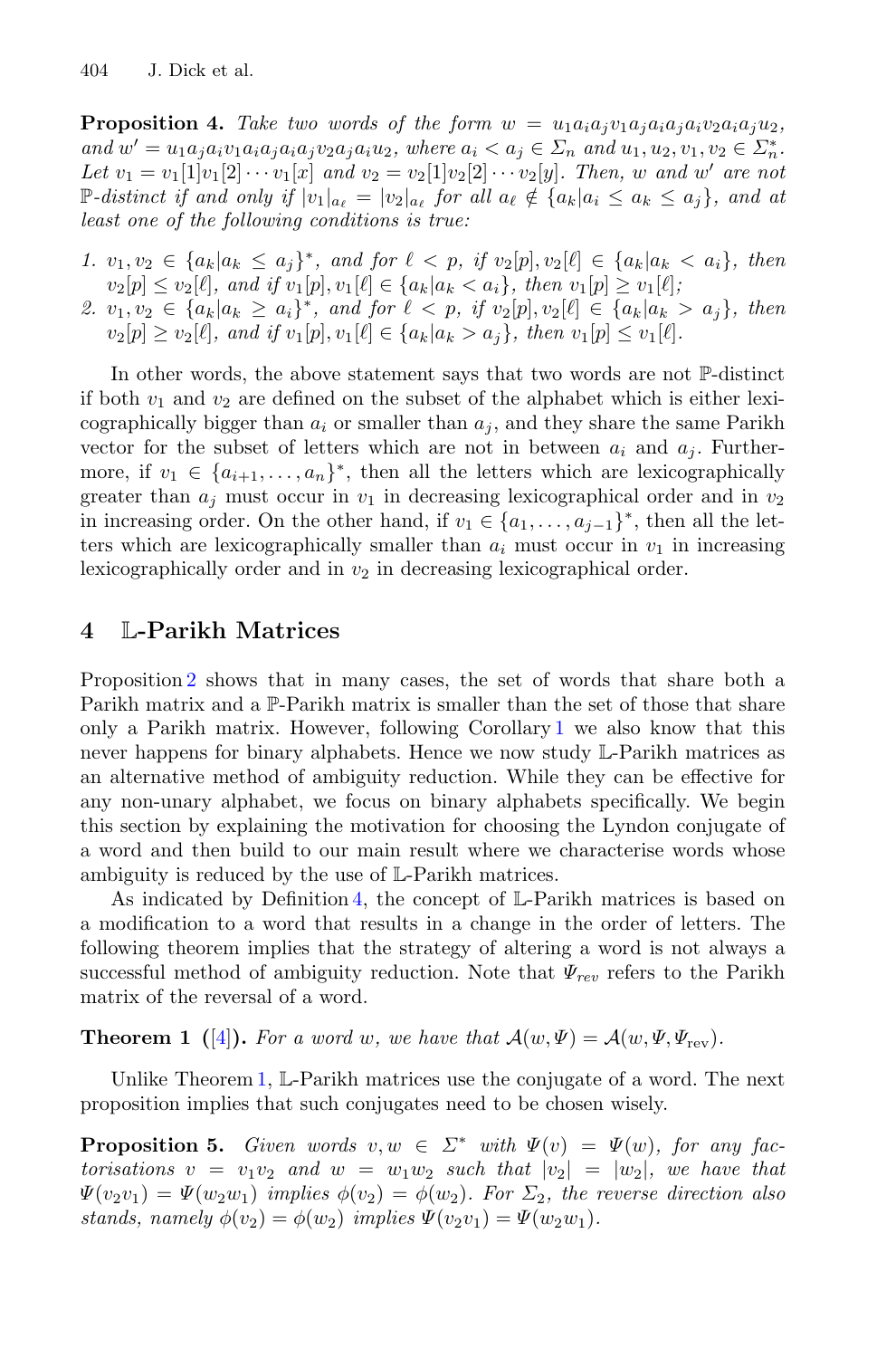*Proof Outline.* We can prove the statement that holds for every size alphabet by contradiction, by assuming that  $\Psi(v) = \Psi(w), \Psi(v_2v_1) = \Psi(w_2w_1)$  and  $\phi(v_2) \neq$  $\phi(w_2)$ . We examine the total number of ab subwords in v, w,  $v_2v_1$  and  $w_2w_1$  to obtain a set of equations. We then consider the total number of b's in  $v_2$  and  $w_2$ to find a contradiction within these equations.

For the statement that holds just for the binary alphabet we examine the total number of ab subwords in  $v_2v_1, w_2w_1, v_1, v_2, w_1$  and  $w_2$  and get a contradiction in the equations we obtain by initially assuming that  $\phi(v_2) = \phi(w_2)$ ,  $\Psi(v) = \Psi(w)$ and  $\Psi(v_2v_1) \neq \Psi(w_2w_1)$ .  $\Box$ 

Below example shows that  $|v_2| = |w_2|$  is necessary for Proposition [5.](#page-7-2)

*Example 5.* Consider the words  $v = aabaabb$  with  $v_2 = aabb$  and  $w =$ aaabbabb with  $w_2 = abb$ . One can easily find that  $\Psi(v_2v_1) = \Psi(w_2w_1) = \langle \begin{array}{cc} 4 & 10 \\ 4 & 4 \end{array} \rangle$ . Furthermore, we have that  $\Psi(v) = \Psi(w), \Psi(v_2v_1) = \Psi(w_2w_1)$  and  $|v_2| \neq |w_2|$ . However  $\phi(v_2) \neq \phi(w_2)$ , since  $\phi(v_2) = [2, 3]$  and  $\phi(w_2) = [1, 2]$ , and therefore  $|v_2| = |w_2|$  is a necessary condition in the context of Proposition 5.  $|v_2| = |w_2|$  is a necessary condition in the context of Proposition [5.](#page-7-2)

An example for the ternary alphabet where  $\Psi(v_2v_1) \neq \Psi(w_2w_1)$  even though we have that  $\Psi(v) = \Psi(w)$  and  $\phi(v_2) = \phi(w_2)$  is given below. Note that if  $\phi(v_2) = \phi(w_2)$ , then we must also have  $|w_2| = |v_2|$ . Since any alphabet of size greater than 3 would rely on the result of the ternary alphabet always being true, we can deduce that the backwards direction from Proposition [5](#page-7-2) only holds for the binary alphabet.

*Example 6.* Let  $v = cbbaaabb$  and  $w = cabbbaab$ . We have that  $\Psi(v) = \Psi(w)$ . Now let  $v_2 = aabb$  and  $w_2 = baab$ . Then we have that  $|w_2| = |v_2|$  and  $\phi(v_2) =$  $\phi(w_2)$ . Note that  $\Psi(v_2) \neq \Psi(w_2)$ , since  $|v_2|_{ab} = 4$  and  $|w_2|_{ab} = 2$ . But this gives us  $\Psi(v_2v_1) = \Psi(aabbcbba) \neq \Psi(baabcabb) = \Psi(w_2w_1).$ 

Proposition [5](#page-7-2) shows that when looking for a modification that we can apply to a word to find a new and different Parikh matrix, we need to consider conjugates of amiable words where it is less likely that the Parikh vectors of their right factors are the same, i. e., conjugates obtained by shifting the original words a different number of times, respectively.

Let us now consider how using L-Parikh matrices reduces ambiguity. The rest of this section ignores any word w where  $|\mathcal{A}(w, \Psi)| = 1$ , since there is no ambiguity to be reduced here. For a word w, we calculate  $\Psi(w)$  and  $\Psi_L(w)$  and use both of these matrices to describe the original word. The ambiguity of a word w, with respect to its Parikh and  $\mathbb{L}$ -Parikh matrices, according to Definition [2,](#page-3-1) is the total number of words that share a Parikh matrix and an L-Parikh matrix with w, namely  $|\mathcal{A}(w,\Psi,\Psi_L)|$ . We use the next definitions and propositions to build to our main result where we characterise binary words whose ambiguity is reduced using L-Parikh matrices. In line with Definition [5](#page-5-4) we introduce the following definitions.

**Definition 7.** *Given a word*  $w \in \Sigma^*$ , we call  $\Psi(w)$  L-distinguishable if either  $|A(w, \Psi)| = 1$  *or there exists a word*  $u \in \Sigma^*$  *with*  $\Psi(w) = \Psi(u)$ *, such that*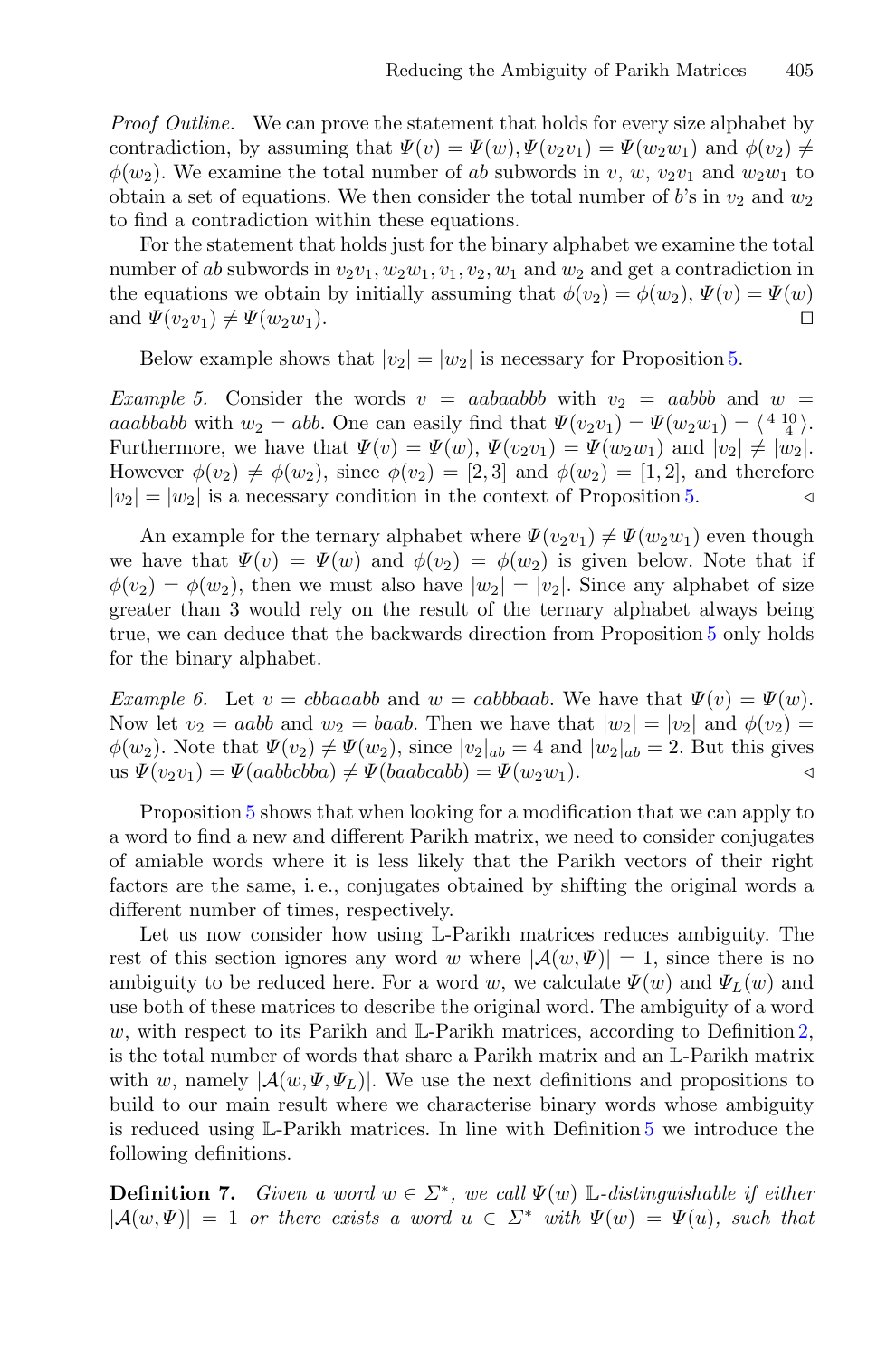$\Psi_L(w) \neq \Psi_L(u)$ . In the latter case we say that w and u are L-distinct. A word *w* is L-unique if  $|\mathcal{A}(w, \Psi, \Psi_L)| = 1$ .

Note that if w and v are L-distinct, then  $\mathcal{A}(w, \Psi) = \mathcal{A}(v, \Psi)$  and  $\mathcal{A}(w, \Psi, \Psi_L) \neq \mathcal{A}(v, \Psi, \Psi_L)$ . The example below demonstrates the effectiveness of L-Parikh matrices for ambiguity reduction.

*Example 7.* Consider the words  $w = babbbaa$ ,  $u = bbababa$  and  $v = bbbaaab$ with  $\Psi(w) = \Psi(u) = \Psi(v)$ . However, for the conjugates  $L(w) = aababb$ ,  $L(u) =$ abababb and  $L(v) = aaabbbb$  we have that  $\Psi_L(w) = \langle \begin{array}{c} 3 & 11 \\ 4 \end{array} \rangle$ ,  $\Psi_L(u) = \langle \begin{array}{c} 3 & 9 \\ 4 \end{array} \rangle$ , and  $\Psi_L(v) = \langle \frac{3}{4} \rangle$ . Thus their L-Parikh matrices are all different and we can uniquely describe each of the words by using L-Parikh matrices.

L-distinguishability is necessary for ambiguity reduction in this case.

**Corollary 2.** For  $w \in \Sigma^*$ ,  $|\mathcal{A}(w, \Psi)| > |\mathcal{A}(w, \Psi, \Psi_L)|$  *if and only if*  $\Psi(w)$  *is* L*-distinguishable.*

The above characterisation of ambiguity reduction leads us to investigate sufficient conditions for a matrix to be ambiguous, and therefore for any pair of words it describes not to be L-distinct. Our next results consider the situations when the Parikh matrix of a word is not L-distinguishable. We show that words that meet the criteria outlined in each proposition within the binary alphabet are rare either later in the paper or directly following the next proposition.

<span id="page-9-0"></span>**Proposition 6.** *For a word*  $w \in \Sigma^*$ , *if all words in*  $\mathcal{A}(w, \Psi)$  *belong to the same conjugacy class, then* Ψ(w) *is not* L*-distinguishable.*

*Example 8.* Let  $w = aababa$  and  $w' = abaaab$ . These two words are amiable with each other and nothing else. Furthermore,  $L(w) = aaabab = L(w')$ , and since both words share a Lyndon conjugate, both words also share an L-Parikh matrix. Therefore  $\Psi(w)$  is not L-distinguishable.

Now we move on to explore, for binary alphabets, the case where all words in  $\mathcal{A}(w, \Psi)$  belong to the same conjugacy class in more detail. Recall that  $C(w)$ refers to the conjugacy class of  $w$ .

<span id="page-9-1"></span>**Proposition 7.** *Let*  $w \in \Sigma_2^*$ *. Then*  $L(u) = L(w)$ *, for all*  $u \in \mathcal{A}(w, \Psi)$ *, if and only if*  $L(w) \in \{aabb, ababbb, aababb, aabbab, aaabab\}.$ 

*Proof Outline.* The forwards direction is proven by examining every element of the conjugacy class of w. We can first prove that if  $L(u) = L(w)$ , for all  $u \in \mathcal{A}(w, \Psi)$ , then words in the conjugacy class of w are only amiable with other conjugates of w. We then show that this is only true when  $L(w)$  is in the set {aabb, ababbb, aababb, aabbab, aaabab}. For this we define a *block of a letter* to be a unary factor of a word which is not extendable to the right or left and argue that applying a Type 2 transformation to any Lyndon conjugate that is not in the above set either alters the size of the block of a's at the start of the word, or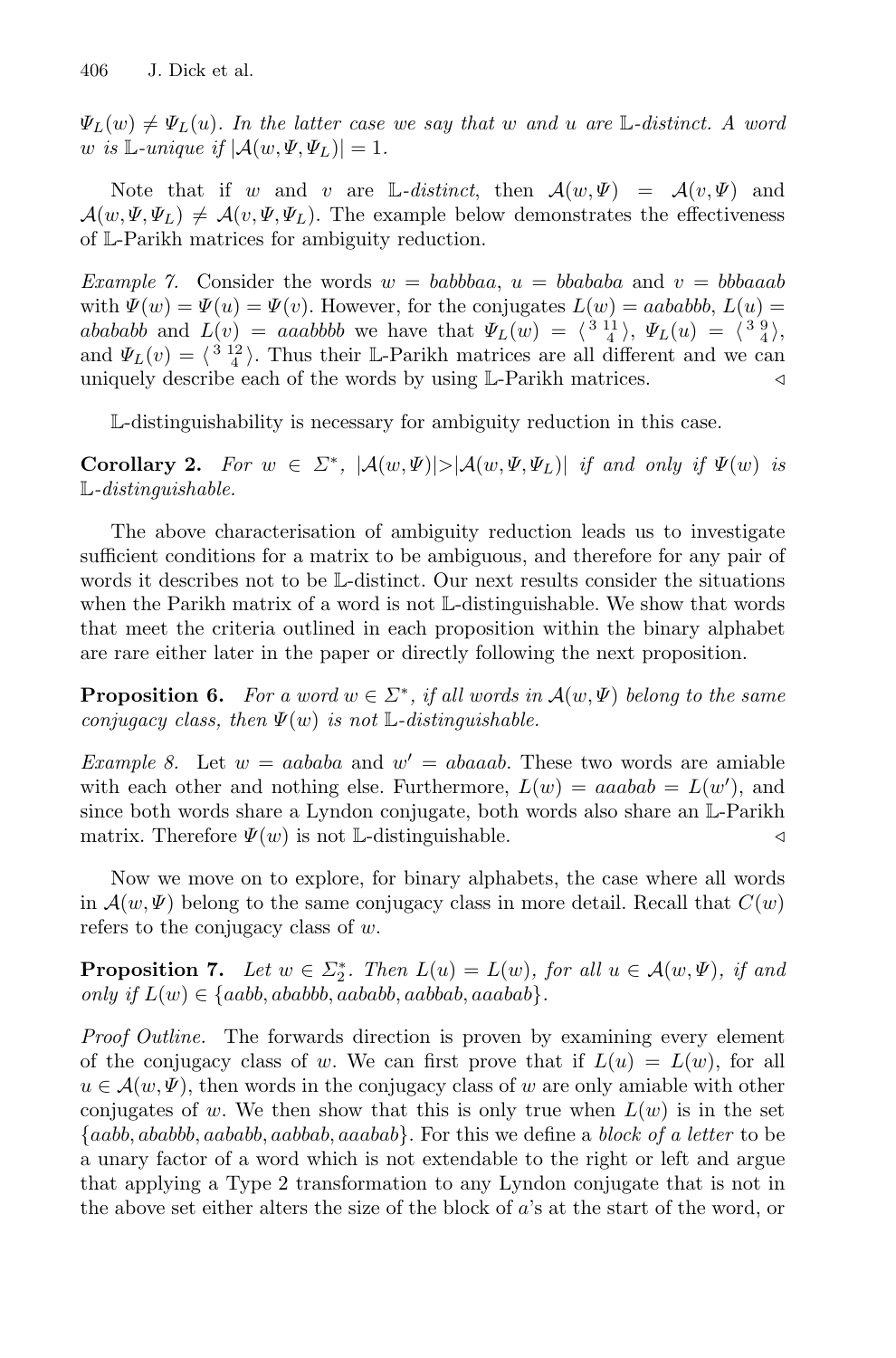changes the total number of blocks of  $a$ 's in the word altogether. This therefore gives us a word that is amiable to, but not a conjugate of, the original.

The backwards direction is proven by finding the Parikh matrices of all conjugates of words in the set {aabb, ababbb, aababb, aabbab, aaabab}. We then find that the only words described by these matrices are these conjugates.  $\Box$ 

We now look at the case where all words associated to a Parikh matrix are the Lyndon representatives of their respective conjugacy classes, which again makes this matrix not L-distinguishable.

<span id="page-10-1"></span>**Proposition 8.** *For a word*  $w \in \Sigma^*$ , if  $|\mathcal{A}(w, \Psi)| \geq 2$  *and*  $\mathcal{A}(w, \Psi) = \mathcal{A}(w, \Psi_L)$ *, then*  $\Psi(w)$  *is not*  $\mathbb{L}$ *-distinguishable.* 

*Example 9.* The words  $w = aaaabaabbb$  and  $w' = aaaaabbabbb$  are only amiable with each other,  $\Psi(w) = \Psi(w')$ , and both are the Lyndon representatives of their respective conjugacy classes. Therefore,  $\Psi(w) = \Psi(w') = \Psi_L(w) = \Psi_L(w')$  and  $\Psi(w)$  is not L-distinguishable.

For binary alphabets, we examine in greater detail when all words in  $\mathcal{A}(w, \Psi)$ are the Lyndon representatives of their conjugacy classes. The next result provides a necessary and sufficient condition, and therefore the complete characterisation, for this case to occur for the binary alphabet.

<span id="page-10-0"></span>**Proposition 9.** *Let*  $w \in \Sigma_2^*$ *. Then the following statements are equivalent.* 

*– For all*  $u \in \mathcal{A}(w, \Psi)$ , we have that  $u = L(u)$ . *−*  $w = a^* v b^*$  *and for*  $n = |v|_{ba}$  *we have that*  $|v|_a = 2n$  *and*  $|v|_b = n + 1$ *.* 

*Proof Outline.* To show that these two statements are equivalent, we begin by showing that the second statement implies the former. We do this by first showing that if a word is of the form  $w = a^* v b^*$  and, for  $n = |v|_{ba}$ , we have that  $|v|_a = 2n$  and  $|v|_b = n + 1$ , then  $w = L(w)$ , and next move on to prove that only words of this form are described by  $\Psi(w)$ . We prove that  $w = L(w)$  by observing that  $v = L(v)$ . Adding more a's to the start of v and more b's to the end means that the Lyndon conjugate is still the word itself, and hence obtain  $w = L(w)$ . We prove that words of the form described in the second point are only amiable with each other by calculating the total number of ab subwords in v and extrapolating this to w.

To prove that the first statement implies the second, we use the fact that our words share a Parikh matrix and that they must begin with the largest number of consecutive  $a$ 's in the word and end with at least one b. We also rewrite  $w = a^+ w_i' b^+$  where  $w_i'$  begins with the first occurrence of a b and ends with the last occurrence of an  $a$  in  $w$ , and examine the form that this must take given the fixed number of ab subwords we must have in w. This gives us the total number of <sup>a</sup>'s and <sup>b</sup>'s in a word relative to the total number of ba subwords.  $\Box$ 

The next example shows how the above result can be used to identify the form of the words that always share a Parikh matrix with other Lyndon conjugates.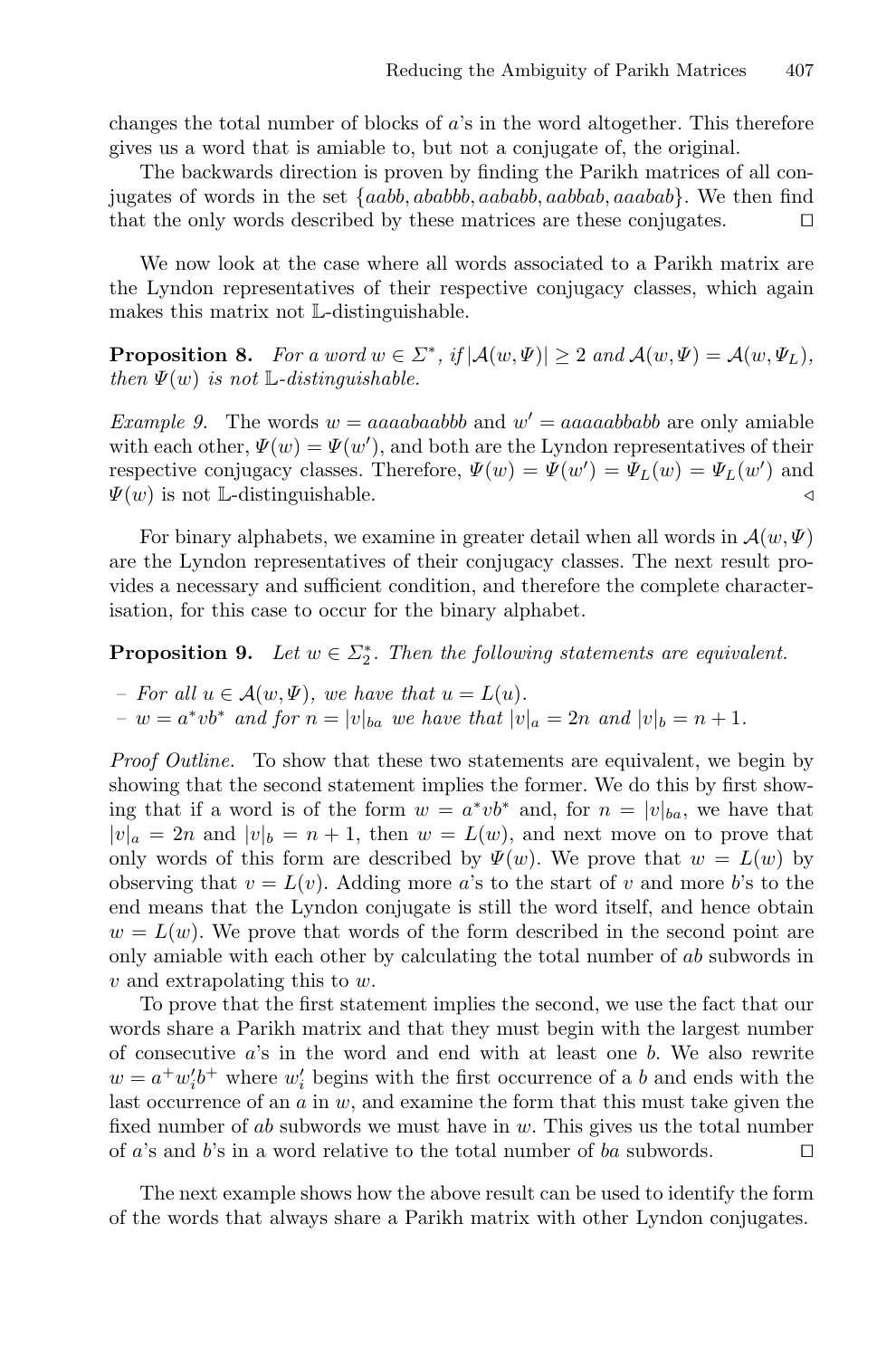*Example 10.* Following Proposition [9,](#page-10-0) Lyndon representatives of different conjugacy classes share a Parikh matrix only if they are of the form  $a^*v^*$ , where for  $n = |v|_{ba}$  we have that  $|v|_a = 2n$  and  $|v|_b = n + 1$ . Let us find all words of this form where  $n = 3$ . We begin by finding all binary words that contain 3 subwords ba. These are baaa, baba and bbba. Next add a's to the front and b's to the end of each word, respectively, so that we have a total of 6 a's and 4 b's per word: aaabaaabbb, aaaabababb, aaaaabbbab. Finally, any number of a's and b's can be added to the front and end of each word, respectively: a<sup>∗</sup>aaabaaabbbb<sup>∗</sup>, a<sup>∗</sup>aaaabababb<sup>∗</sup>, a<sup>∗</sup>aaaaaabbbabb<sup>∗</sup>. Hence we know that any word of this form is the Lyndon representative of its conjugacy class and shares a Parikh matrix with the two other words stated above. For example,  $\Psi(a^2aaabaaabbbb^3) = \Psi(a^2aaaaabababb^3) = \Psi(a^2aaaaaabbbabb^3) = \langle \begin{array}{cc} 8 & 53 \\ 7 \end{array} \rangle.$ 

Thus far, we presented sufficient conditions for two amiable words not to be L-distinct. Our main result shows that these conditions are in fact also the necessary ones. The following lemmas are used in the proof of the final result, but are included here as they are also interesting results on their own. The first lemma tells us that if the Parikh vectors of the proper right factors of two amiable words are different, then the size of these factors must also be unequal.

<span id="page-11-0"></span>**Lemma 3.** *Consider the words*  $w = w_1w_2 = xabybaz$  and  $v = v_1v_2 = xbayabz$ *with*  $w, v \in \Sigma_2$ , such that  $w_1, w_2, v_1, v_2 \neq \varepsilon$  and  $w_2w_1 = L(w) \neq L(v) = v_2v_1$ . If  $\phi(w_2) \neq \phi(v_2)$ , then  $|w_2| \neq |v_2|$ .

Furthermore, if two amiable binary words are not the Lyndon representatives of their conjugacy classes, then to either of them we can apply a Type 2 transformation to obtain an amiable word whose Lyndon conjugate begins in a different position from the original one.

<span id="page-11-1"></span>**Lemma 4.** *Let*  $w = w_1w_2 \in \Sigma_2^*$  *with*  $L(w) = w_2w_1 \neq w$ . If  $|A(w, \Psi)| \geq 2$ , *then there exists*  $u = u_1 u_2 \in \mathcal{A}(w, \Psi)$ *, where*  $L(u) = u_2 u_1$ *, such that*  $|u_2| \neq |w_2|$ *.* 

*Proof Outline.* The statement can be proven by contradiction, by first assuming that the Lyndon conjugate of every word associated to  $\Psi(w)$  begins in the same position within those words. We then show that for the Lyndon conjugate to begin at any position within a given binary word, it is possible to apply a Type 2 transformation to obtain a new word whose Lyndon conjugate begins in a different position.  $\Box$ 

Next we show that all words that are conjugates of any word  $w$  such that  $\mathcal{A}(w, \Psi) = \mathcal{A}(w, \Psi_L)$  are also amiable with a word that is not a conjugate of any of the words in  $\mathcal{A}(w,\Psi)$ .

<span id="page-11-2"></span>**Lemma 5.** *Let*  $w, u, v \in \Sigma_2^*$ , where  $\mathcal{A}(w, \Psi) = \mathcal{A}(w, \Psi_L)$ *. For any*  $u \in C(w)$ *there exists*  $v \in A(u, \Psi)$  *such that*  $A(w, \Psi_L) \cap C(v) = \emptyset$ *.* 

*Proof Outline.* This statement can be proven by considering every form that a word w can take, such that  $\mathcal{A}(w, \Psi) = \mathcal{A}(w, \Psi_L)$ , from Proposition [9](#page-10-0) and then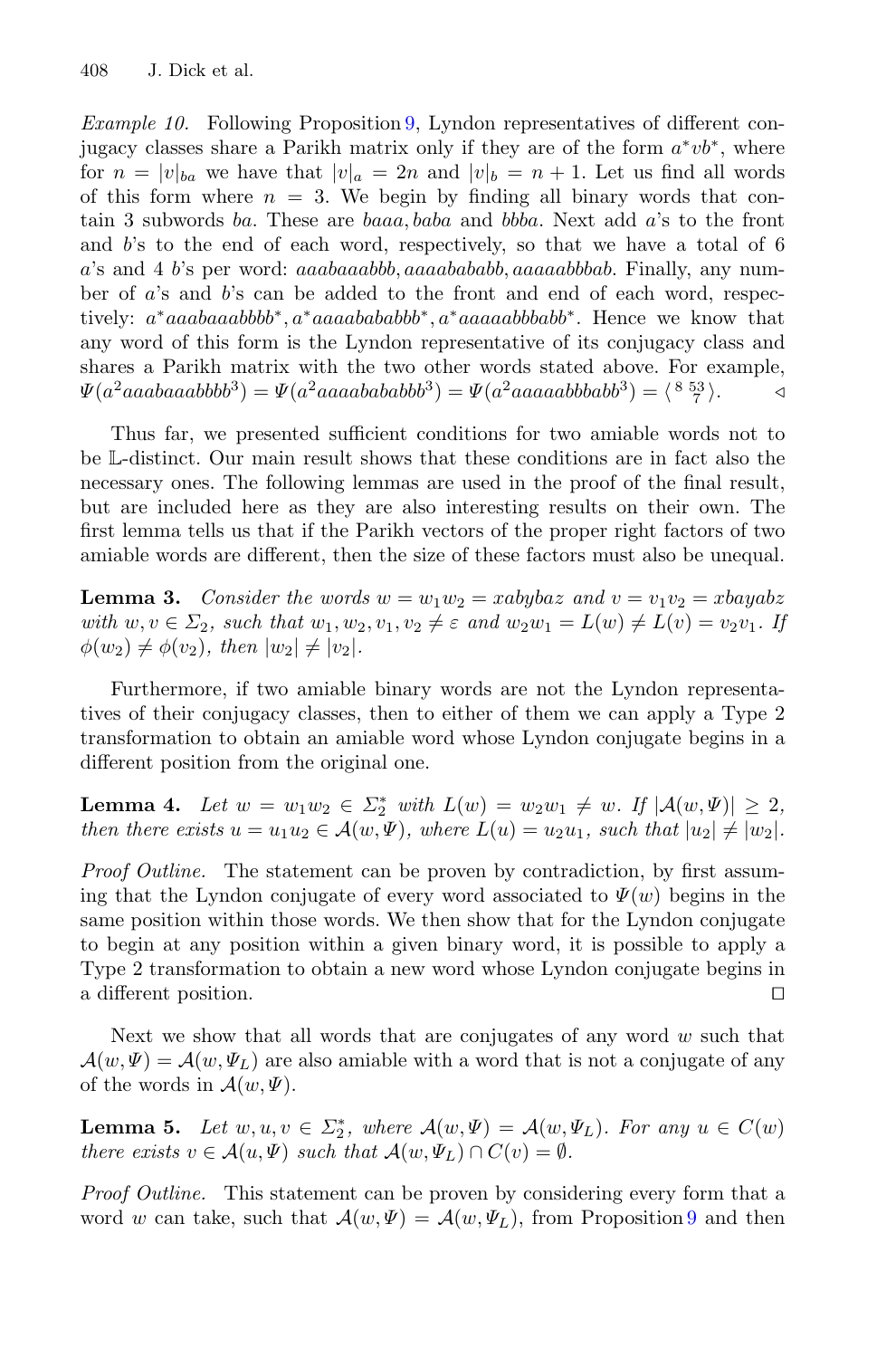examining all conjugates of these words. We show that a Type 2 transformation can be applied to every conjugate to obtain a word that is not a conjugate of any word in our original set  $\mathcal{A}(w, \Psi)$ .  $\Box$ 

<span id="page-12-0"></span>We end this section by giving our main result that characterises all binary words whose Parikh matrix is not L-distinguishable.

**Theorem 2.** For  $\Sigma_2$ , a Parikh matrix is not L-distinguishable if and only if *any of the words it describes meet at least one of the following criteria:*

 $− w ∈ {aabb, ababbb, aababb, aabbab, aaabab, bbabbaaa, bbbaabaa}$ *−*  $w = a^* v b^*$  *and for*  $n = |v|_{ba}$  *we have that*  $|v|_a = 2n$  *and*  $|v|_b = n + 1$ 

*Proof Outline.* For the set of words  $B = \{bbababbaaa, bbaabaa\}$ , the forward direction is easily proven by finding these words' Parikh and L-Parikh matrices, respectively. The backward direction is proved using the fact that for words  $w, w' \in \Sigma_2^*$  such that w is the reverse of w' and  $\mathcal{A}(w', \Psi) = \mathcal{A}(w', \Psi_L)$ , then  $w \in B$  if and only if  $\mathcal{A}(w, \Psi) = \mathcal{A}(w, \Psi, \Psi_L)$ .

For the rest of the words, the 'if' direction was mostly proven earlier when Propositions [6,](#page-9-0) [7,](#page-9-1) [8](#page-10-1) and [9,](#page-10-0) describing these situations, were introduced.

The 'only if' direction is proven by first examining the consequences of Proposition [5,](#page-7-2) which tells us that two words are L-distinct if their Lyndon conjugates begin in different positions, respectively. We use Lemmas [3](#page-11-0) and [4](#page-11-1) to conclude that no set of amiable binary words exists where the Lyndon conjugates of all words in the set begin in the same position of each word, respectively. Hence all Parikh matrices would be L-distinguishable if it were not for some cases that arise as a result of us using the Lyndon conjugate. These cases are namely the ones where the set of amiable words are all Lyndon conjugates, are all members of the same conjugacy class, or are all conjugates of words whose Lyndon conjugates share a Parikh matrix. We showed in Propositions [7](#page-9-1) and [9](#page-10-0) that the first two cases are characterised by words of the form  $w = a^* v b^*$  where for  $n = |v|_{ba}$ we have that  $|v|_a = 2n$  and  $|v|_b = n + 1$ , and by words where their Lyndon conjugate is in the set {aabb, ababbb, aababb, aabbab, aaabab}, respectively. We use Lemma [5](#page-11-2) to conclude that no words exist such that the third case is true.  $\Box$ 

### **5 Conclusion and Future Work**

In this paper, we have shown that using  $\mathbb{P}$ -Parikh matrices and  $\mathbb{L}$ -Parikh matrices reduces the ambiguity of a word in most cases. From Corollary [1,](#page-6-2) we learn that P-Parikh matrices cannot reduce the ambiguity of a Parikh matrix that describes words in a binary alphabet, but are very powerful when it comes to reducing the ambiguity of words in larger alphabets (Proposition [2\)](#page-5-3). On the other hand, we find that L-Parikh matrices reduce the ambiguity of most binary words, with the few exceptions from Theorem [2,](#page-12-0) which have all been shown to be rare occurrences within the binary alphabet. Thus, using both tools together leads to a reduction in ambiguity in most cases.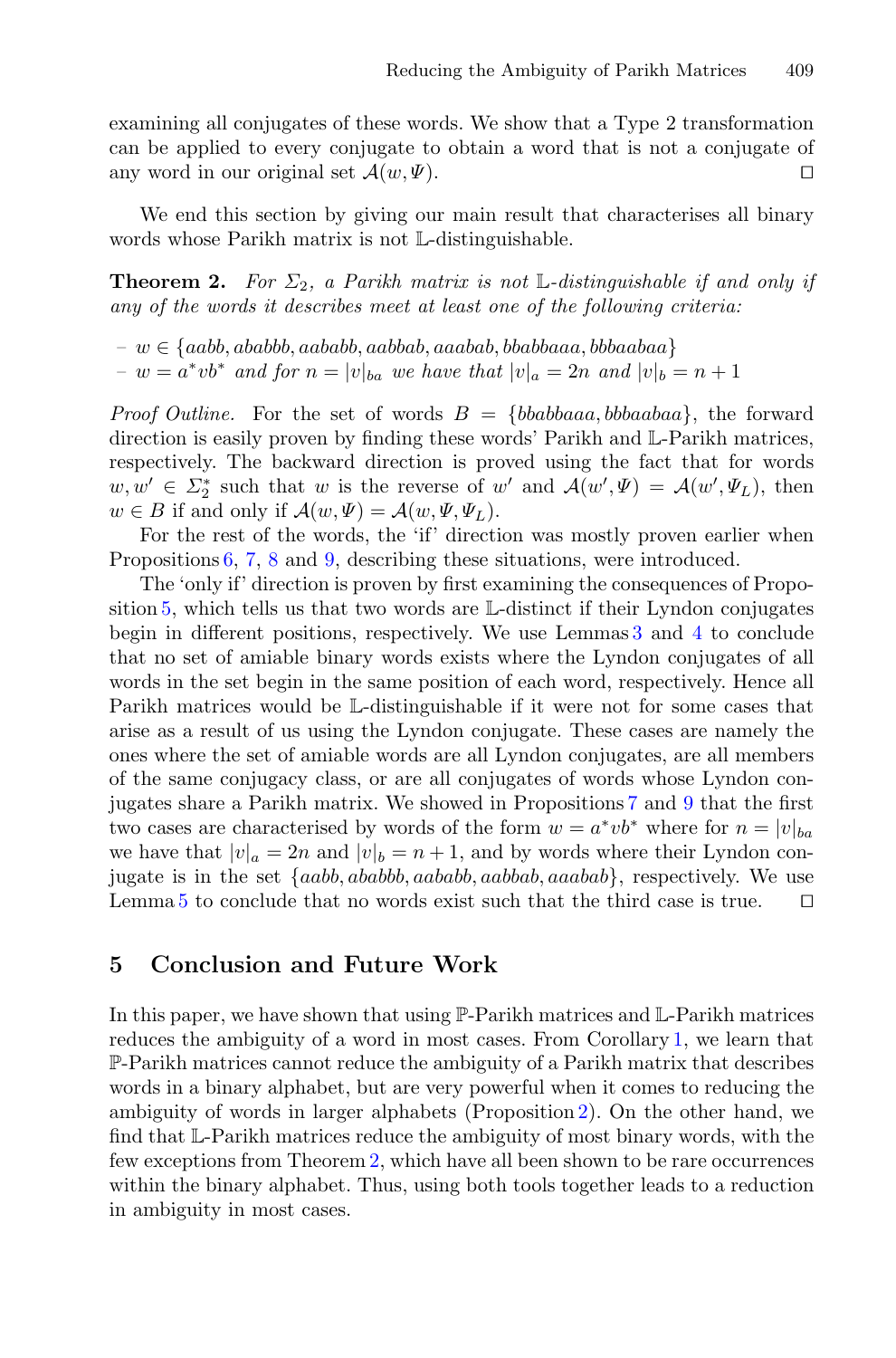Going forward, we wish to characterise words that are described uniquely by both types of matrices, respectively, as well as quantifying the ambiguity reduction permitted by both notions. Theorem [2](#page-12-0) tells us that there are very few binary words whose Parikh matrix ambiguity cannot be reduced by L-Parikh matrices. Future research on L-Parikh matrices could also include an analysis similar to the one done in Proposition [2.](#page-5-3)

Finally we present a conjecture on the types of words that might be described by a Parikh matrix that is P-distinguishable. We know that the presence of a certain type of factor, described in Proposition [1,](#page-5-1) in a word means that its Parikh matrix is P-distinguishable. This conjecture implies that the presence of this factor is the *only* way that the ambiguity of a word could be reduced by P-Parikh matrices.

**Conjecture 8.** *For any word*  $w \in \Sigma_n^*$ , if  $\Psi(w)$  is  $\mathbb{P}$ -distinguishable, then there *exists a word amiable with* w *which contains a factor*  $a_i a_j$ *, where*  $|i - j| > 1$ *.* 

## **References**

- <span id="page-13-0"></span>1. Alazemi, H.M.K., Černý, A.: Counting subwords using a trie automaton. Int. J. Found. Comput. Sci. **22**(6), 1457–1469 (2011)
- <span id="page-13-1"></span>2. Alazemi, H.M.K., Černý, A.: Several extensions of the Parikh matrix L-morphism. J. Comput. Syst. Sci. **79**(5), 658–668 (2013)
- <span id="page-13-6"></span>3. Atanasiu, A.: Parikh matrix mapping and amiability over a ternary alphabet. In: Discrete Mathematics and Computer Science, pp. 1–12 (2014)
- <span id="page-13-4"></span>4. Atanasiu, A., Atanasiu, R., Petre, I.: Parikh matrices and amiable words. Theoret. Comput. Sci. **390**(1), 102–109 (2008)
- 5. Atanasiu, A., Mart´ın-Vide, C., Mateescu, A.: Codifiable languages and the Parikh matrix mapping. J. UCS **7**, 783–793 (2001)
- <span id="page-13-8"></span>6. Atanasiu, A., Martín-Vide, C., Mateescu, A.: On the injectivity of the Parikh matrix mapping. Fund. Inform. **49**(4), 289–299 (2002)
- <span id="page-13-5"></span>7. Atanasiu, A., Teh, W.C.: A new operator over Parikh languages. Int. J. Found. Comput. Sci. **27**(06), 757–769 (2016)
- <span id="page-13-2"></span>8. Bera, S., Mahalingam, K.: Some algebraic aspects of Parikh q-matrices. Int. J. Found. Comput. Sci. **27**(4), 479–500 (2016)
- 9. Egecioglu, O.: A q-matrix encoding extending the Parikh matrix mapping. Technical report 14, Department of Computer Science at UC Santa Barbara (2004)
- 10. Egecioglu, O., Ibarra, O.H.: A matrix q-analogue of the Parikh map. In: Levy, J.-J., Mayr, E.W., Mitchell, J.C. (eds.) TCS 2004. IIFIP, vol. 155, pp. 125–138. Springer, Boston (2004). [https://doi.org/10.1007/1-4020-8141-3](https://doi.org/10.1007/1-4020-8141-3_12) 12
- <span id="page-13-3"></span>11. Egecioglu, O., Ibarra, O.H.: A  $q$ -analogue of the Parikh matrix mapping. In: Formal Models, Languages and Applications [this volume commemorates the 75th birthday of Prof. Rani Siromoney]. In: Series in Machine Perception and Artificial Intelligence, vol. 66, pp. 97–111 (2007)
- <span id="page-13-9"></span>12. Lothaire, M.: Combinatorics on Words. Cambridge University Press, Cambridge (1997)
- <span id="page-13-7"></span>13. Mahalingam, K., Subramanian, K.G.: Product of Parikh matrices and commutativity. Int. J. Found. Comput. Sci. **23**(01), 207–223 (2012)